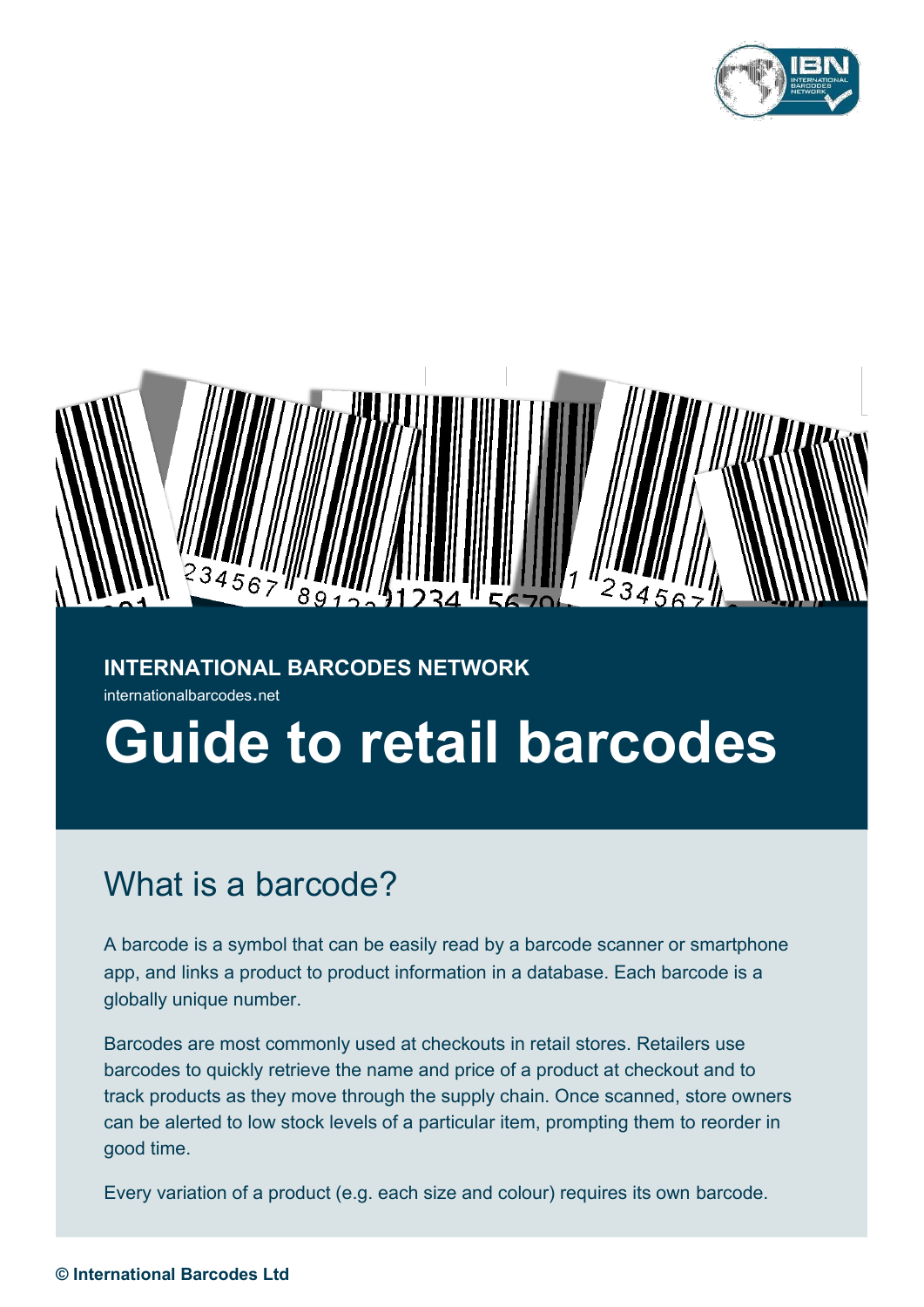## Retail Barcodes



#### **EAN-13 Barcodes / International Article Number**

International Article Numbers, formerly EAN (European Article Numbers) comprise 13-digits. They are used worldwide on all retail products excluding books and magazines. They are the most widely used barcodes globally with the exception of in the USA and Canada where UPC-A (Universal Product Codes) barcodes are more common.

Each EAN-13 is product-specific and encoded into a barcode image. This means that when the barcode is scanned into store systems, price and inventory data related to your product is recorded. A different EAN-13 number, therefore, is required for each unique product.



#### **UPC-A Barcodes**

12-digit UPC Barcodes are used predominantly in the USA and Canada on all retail products, with the exception of books and magazines.



#### **ITF-14 Carton & Pallet Barcodes**

ITF-14 Carton Codes are created from EAN-13 and UPC-A barcodes. They are only used in warehouses on cartons containing a specific quantity of the item that the product barcode represents. They should not be used for any products that are for sale individually at a retail level.

### Book and Magazine Barcodes



#### **ISBN Book Barcodes**

International Standard Book Numbers (ISBN) are barcodes for both hard copy and e-books. ISBNs usually start with 978 and are distributed by ISBN agencies in each country (see isbninternational.org/agency). They can also be obtained through independent publishing agencies such as bookisbn.org.uk, used for self-publishing authors.

Note: Crossword, puzzle and colouring books are not published books so do not use ISBN barcodes. They use standard retail barcodes (EAN or UPC).



#### **ISSN Magazine Barcodes**

An International Standard Serial Number (ISSN) is a unique 8-digit number used to identify periodical publications such as magazines and journals. They can be applied for at issn.org/services/requesting-an-issn.

Only apply for an ISSN if your publications meet the following criteria:

- They are serials (journals, newspapers, magazines, monographic series etc.)
- They are ongoing integrating resources (websites, databases etc.)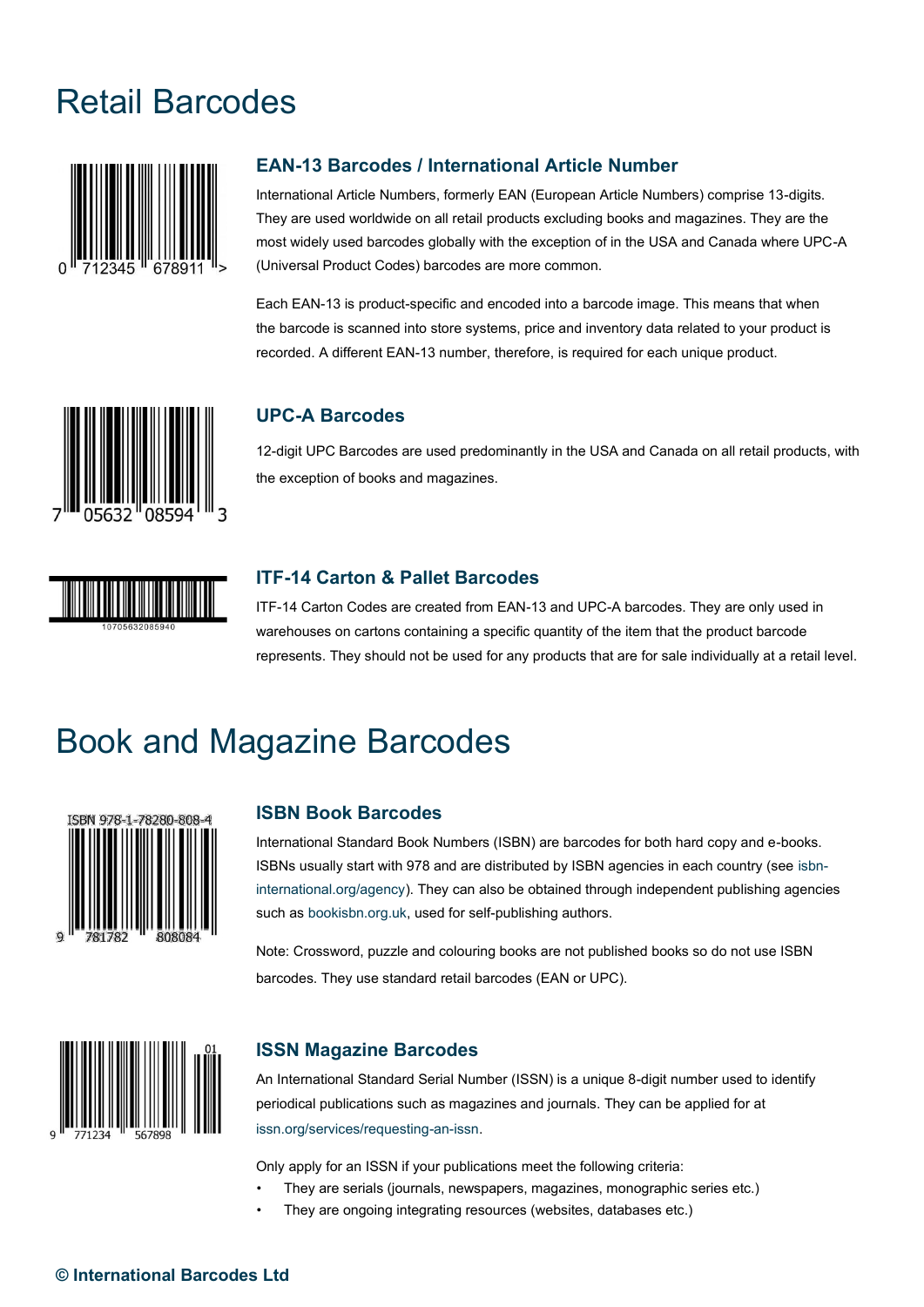# How to Get a Barcode

Getting barcodes onto your products and into retail stores involves 3 easy steps:

#### **1. Buy a barcode:**

- Establish where you will be selling your product to determine if you require EAN-13 or UPC barcodes.
- Decide how many barcodes you need based on product variations. Remember that different sizes, colours and flavours each require separate barcodes.
- Purchase your EAN or UPC barcode in the correct quantity online.
- Receive an email with your barcode number/s plus files with the corresponding images in the file format of your choice.

#### **2. Add your barcode to your product:**

#### **DESIGN**

- Choose whichever barcode image format (e.g. jpeg, pdf) you prefer.
- Resize the image to fit into your product packaging.

#### **Please keep in mind the Barcode Dimensions:**

Standard size is about 38mm wide x 25mm high. The smallest recommended size is 80% of standard size – i.e. about 30mm wide x 20mm high. For full specifications see: **internationalbarcodes.com/ean-13-specifications**

- Add the barcode to your product packaging in an easily visible, flat location. Don't print too close to the edge or over seams.
- If you are placing your barcode on a curved surface, e.g. a bottle, the barcode should be rotated to resemble a ladder (vertical), instead of a fence (horizontal).
- If you want the barcode printed onto adhesive labels to be manually applied to your product, follow the same principles outlined above.

#### **PRINT**

- Check your label artwork **BEFORE** printing your product packaging.
- Check that the barcode numbers are correct and that the barcode image is of high quality and within the official size range.
- Do a **SAMPLE PRINT** and check that the barcode prints and scans correctly.

#### **3. Send your product to retailers:**

Once you've printed your product packaging, send the barcoded products and product information to your retailers. The retailer will scan the barcode into their system and enter the specific product and price information for that item into their

database. The correct product information will now appear whenever the barcode is scanned in that retail store.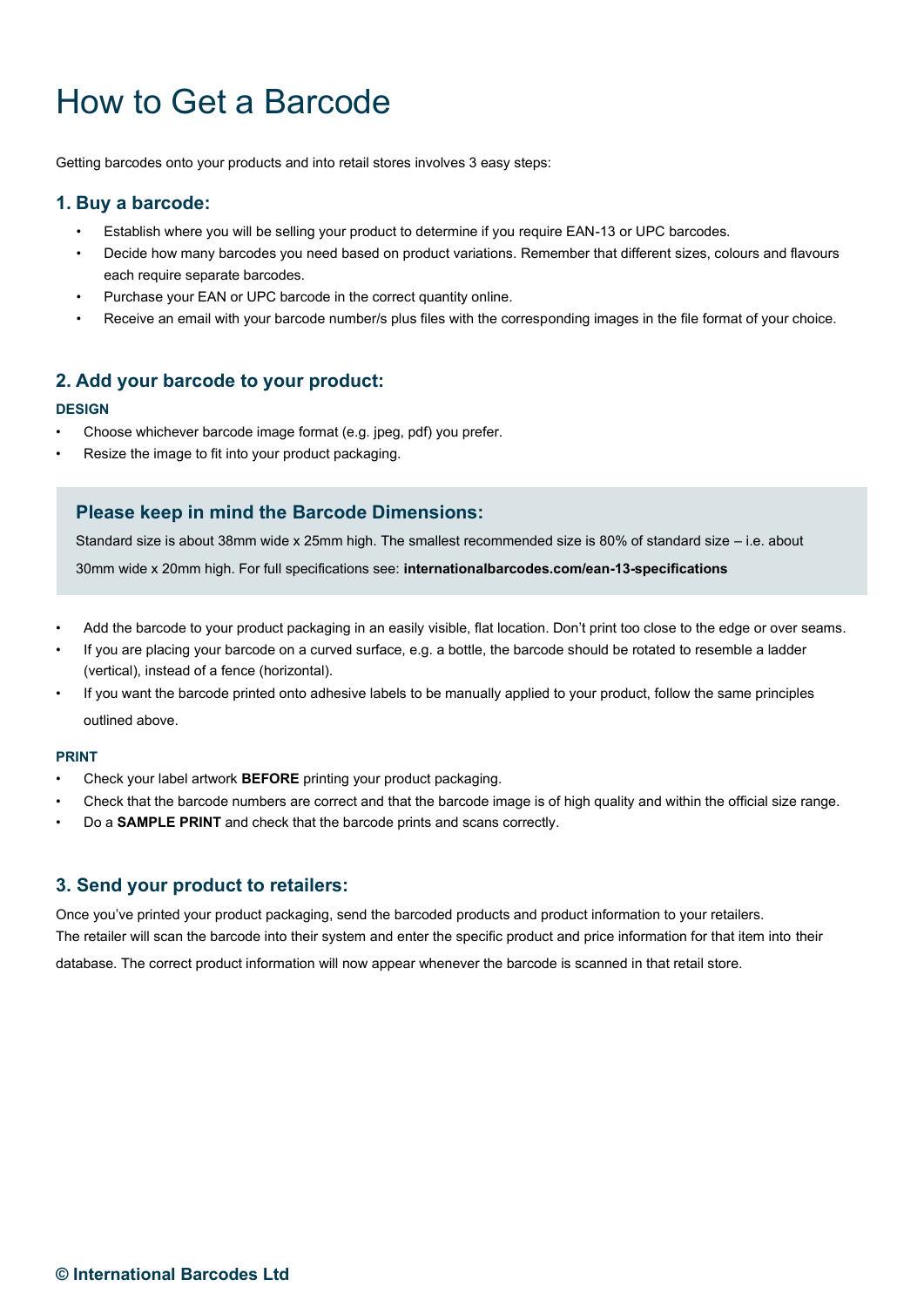# Extra Barcode Services

#### **Barcode Registration**

Once purchased, you have the option to assign product and company information to your barcodes, for example, the product's country of origin, description and manufacturer's contact details. You can then register your barcode number and product details on the International Barcodes Database (barcodesdatabase.org). This data is then automatically submitted to the leading barcodes databases around the world.

To register your barcode number please go to barcodesdatabase.org/barcode-registration.

Registration is optional, but it can increase your product's profile on the internet.

#### **Benefits of barcode registration:**

- To reduce illegal use of your barcode (an internet search will show if the number is already in use, discouraging unauthorised use).
- For greater online visibility of your product, including apps that use barcode databases.

**Note:** Barcode registration does not send product data to your retailers. You still need to send each retailer your barcode numbers and corresponding product information. Each retailer has their own system, so you need to register your products with them individually.

#### **Barcode Verification**

Barcode verification is a test scan of your barcode to ensure it will scan well in different scanning environments. Verification is not usually required, however, this is country and retailer specific. We can provide barcode verification if you need it (please contact us if you need your barcodes verified). For information about barcode verification please see internationalbarcodes.com/barcodeverification. For information about the stores that require verification please see internationalbarcodes.com/barcode-acceptance.

#### **Barcode Scanning & Apps**

There are many free barcode scanning apps for both Android and iPhone, such as Zebra. When you scan a barcode with one of these apps, the product information will appear if the app contains that product in its database, or draws that information from an online database or an online retail store.

#### **Is it safe to buy from a reseller rather than GS1?**

A common misconception is that GS1 is the only way to obtain legally registered barcode numbers. However, be assured that our barcodes are completely legitimate. When GS1 merged with UCC (Uniform Code Council) in the 1990s, GS1 had a lawsuit filed against them by original UCC members pertaining to unnecessary membership fees. As a result, GS1 had to forfeit control of the original barcodes issued by the UCC, and license fees for these barcodes are no longer required.

These barcode numbers are now bought by resellers, like us, and sold on an individual basis. They are new, unused, and still part of the GS1 system.

This is why we are able to sell barcodes at a one-off cost and without any membership fees. This makes buying from us, rather than through GS1, far more cost-effective.

*Not all barcodes sold on the internet are legitimate. Some barcode numbers may be illegal or may already be in use by another organisation.*